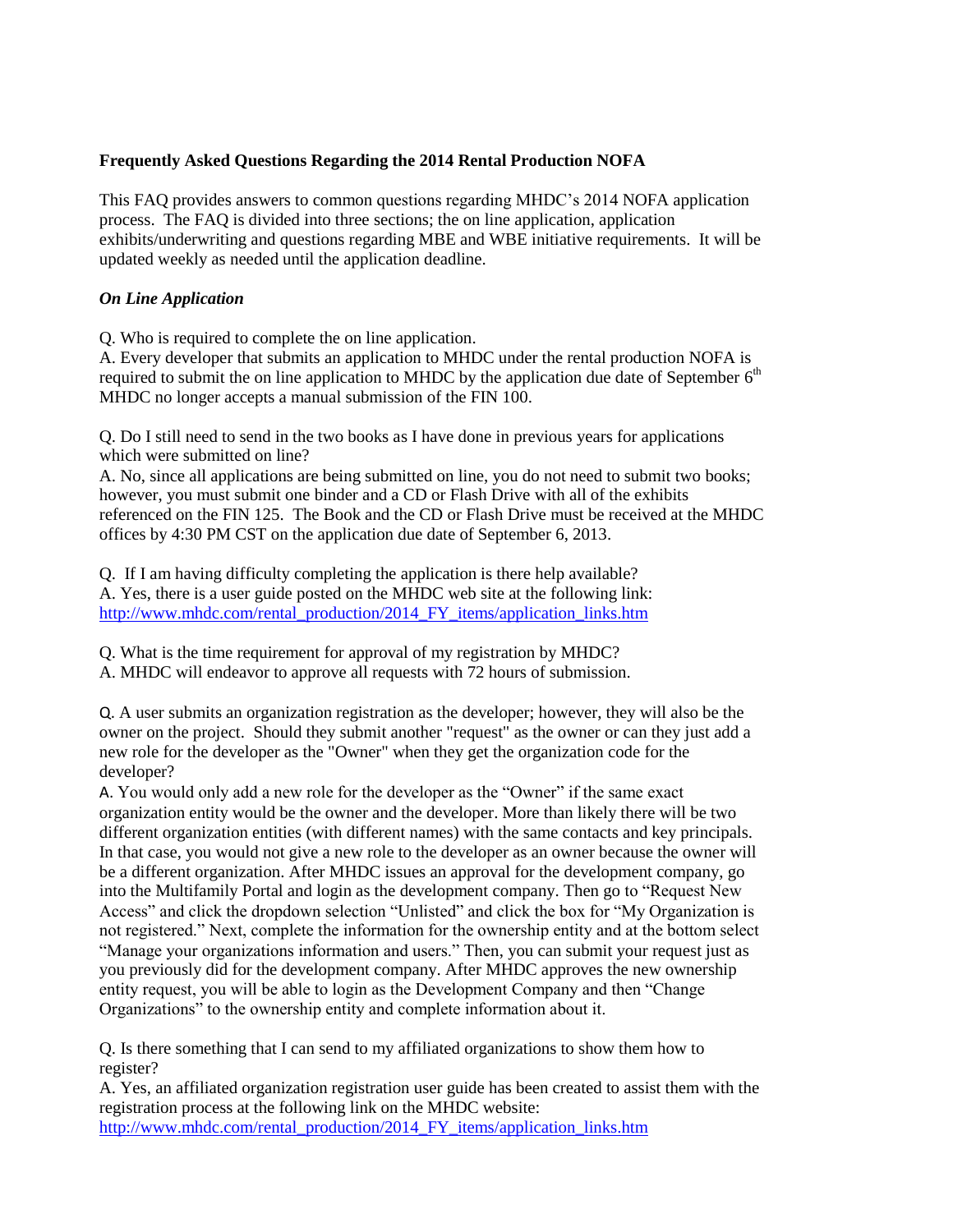Q. Do all of the affiliated organizations that may be involved in my applications need to register?

A. Yes, these are the "team members" that you would have normally put in the FIN 100.

Q. Who does not need to register?

A. Tax Credit Investors, Bond Contacts, Market Analysts and Third Party lenders do not need to register. You can enter these names in the appropriate fields in your application.

Q. After an affiliated organization has registered, what should they do?

A. After they receive an e-mail telling them that their registration has been accepted, they should log back into the Multi Family Portal and they will be able to see their organization code. They should then send the developer an e mail confirming that they have registered and include their organization code.

Q. I am ready to begin my online application but have forgotten my password, what do I do? A. Go to the registration page and click on I forgot my password, the system will send you an e mail with a new password.

Q. Can I download the application on to my computer?

A. No, this is strictly a web based process.

Q. Several people in my office will be responsible for filling out different sections of the application; can more than one user be logged in using the same password? A. Yes, but this may cause data corruption or loss if care is not taken and it is not recommended.

Q. Which web browser do I need to use when completing the application? A. The preferred browser is Internet Explorer 9.0 or 10.0. However Firefox 17 and 18 are compatible.

Q. Our company has multiple offices, what address should I use when I register? A. Use the address of the home office.

Q. My internet connection went down while I was entering the application, is everything lost? A. No, but you will lose anything entered since the last time you saved so MHDC recommends that you save often to avoid losing data.

Q. I am completing a page of the application and need to go back and update or refer to other page, can I do that?

A. Yes, but remember anytime you leave a page, remember that you will lose any information entered since the last time you saved.

Q. I am almost finished with completing the on line application and reached a page called "snapshots", what is this?

A. The "snapshot" page will allow the user to create multiple versions of a basis application. It works similar to the "Save As" feature in Excel. There is a "Snapshot" Instructions " icon on the top right hand side of the page for detailed instructions.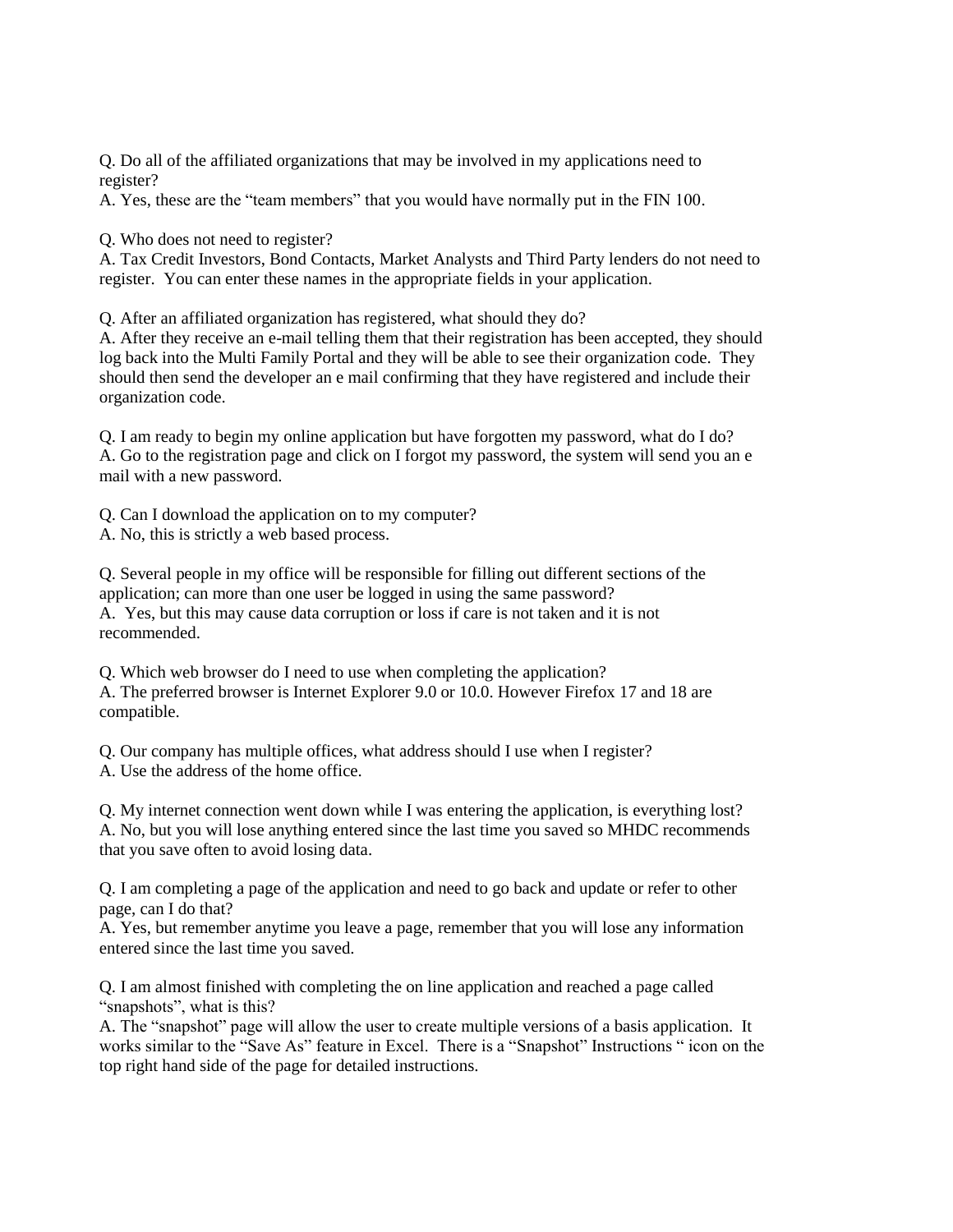Q. I am ready to submit but how do I know if everything required has been entered? A. You need to validate your data before submitting. When you click on Validate for Submission, it will give you a list of any errors or missing data on each page of the application. Any errors or missing data must be corrected before you can submit the application. After correcting all errors and submitting the application successfully a message will appear confirming the successful submission. Please print off this "receipt" of successful submission.

Q. The application has now been completed and submitted, can I print a copy for my files? A. Yes, but unfortunately not easily. You will need to print the application page by page at this time. MHDC is currently working with our programmers to make this easier for future submissions.

If you have any additional questions after reviewing the user guide and these questions, please call Gus Metz at (816) 759-6878 or by e mail to [gmetz@mhdc.com.](mailto:gmetz@mhdc.com)

## *Application Exhibits/Priorities and General Underwriting Questions*

#### Property Address

Q. Why do we need to provide a street address for an unimproved property?

A. We need to pinpoint the location so that MHDC can notify the proper state and local officials and to assist MHDC staff in locating the property for the site review. Please provide your best estimate of the street number and street name. Please remember to put a sign on all vacant lots that identifies the site for MHDC site inspectors.

#### Applicant Site Control

Q. If an option or contract is provided, how long does it need to be?

A. The option or contract term should be for at least 30 days past the projected commission meeting date at which the applications will be voted on for approval. This date is currently scheduled for December 6, 2013. MHDC encourages the inclusion of a provision to extend the option for an additional six months contingent on the application receiving commission approval in December. Please remember, if you are requesting HOME funds on your application, you must use an option agreement, HUD will not accept a real estate contract for site control.

## Public Official Contact Verification

Q. If I have a letter of support from the mayor, do I need to provide proof I contacted the mayor? Similarly, if I have a resolution of support signed by the mayor and the city council, must I provide proof I contacted the mayor and the city councilpersons?

A. Letters of support and council resolutions of support signed by the persons the applicant would be contacting are sufficient proof that the applicant has notified the officials and informed them of the developer's intentions for the proposed development. Please provide the letter(s) in the appropriate location in exhibit 9 of the application as proof of contact.

Q. Am I to contact all councilpersons or just the council representatives for the district in which the property is located?

A. Yes, provide evidence that the local legislative body (for example: city council members) have been informed that the applicant has requested a letter of support from the chief executive officer of the local jurisdiction (for example: mayor).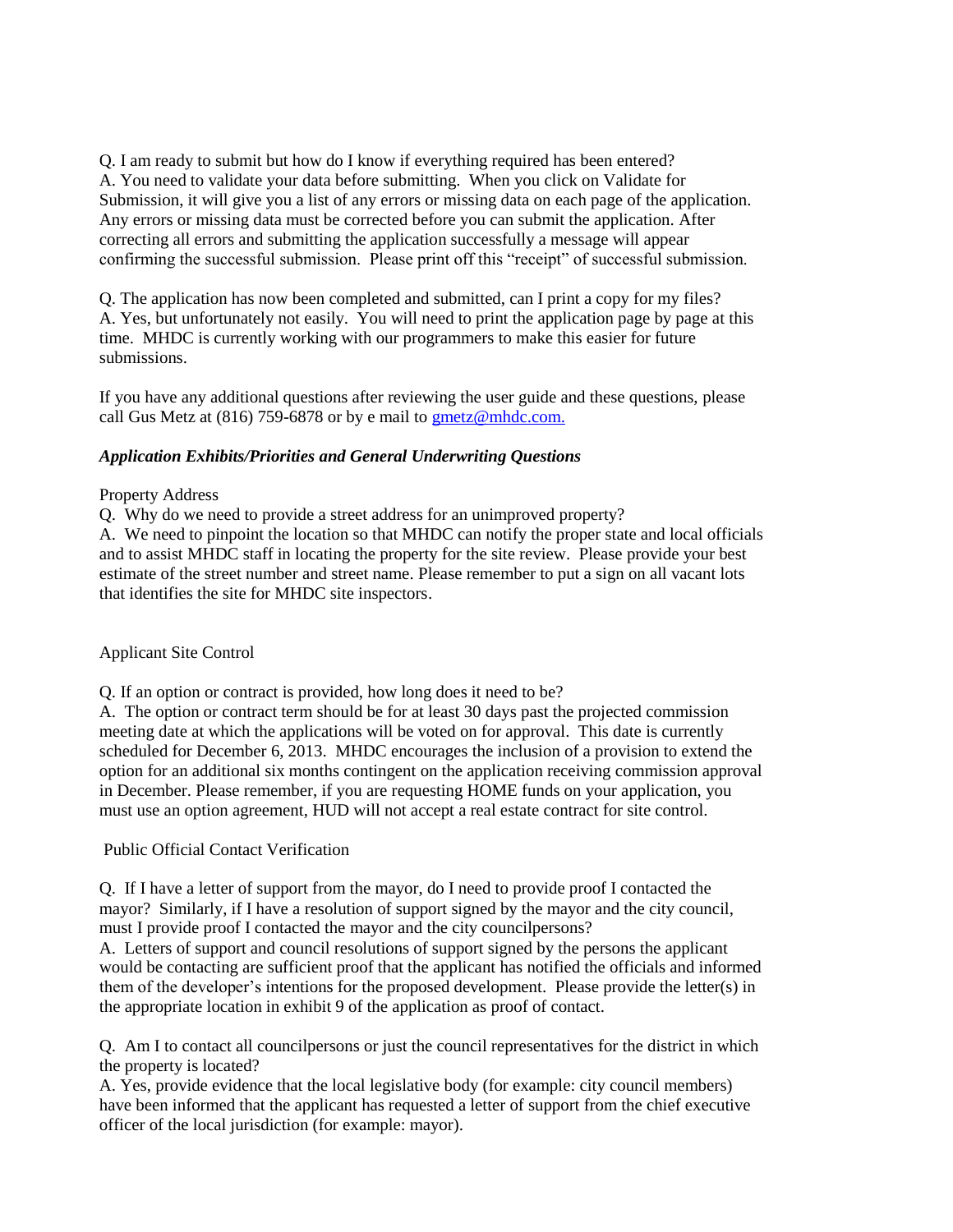Statutorily Required Documentation

Q. IRS and MO Forms 8821 are required for the principals of the developer and general partner. If either of those are a non-profit entity, must it provide 8821 information for its board members?

A. No

Q. If the developer has not done business in the State of Missouri, what do they need to provide for Statutorily Required Documentation?

A. Include a statement that neither the entity nor its principals have done business in the State of Missouri in order to satisfy the requirement for Missouri Form 8821. The FIN 109 is required for every developer regardless of their location.

Q. Is Form 8821 considered public record and therefore able to be requested by an outside party?

A. Because Form 8821 contains social security numbers, federal employer identification numbers or other tax identification numbers, it is closed to requests for public information pursuant to the Sunshine Law.

Q. The instructions on the federal Form 8821 require all applicable lines to be completed. What is the appropriate information to enter?

A. Please see the screen prints below for specific information to include in addition to the taxpayer identification information and signature.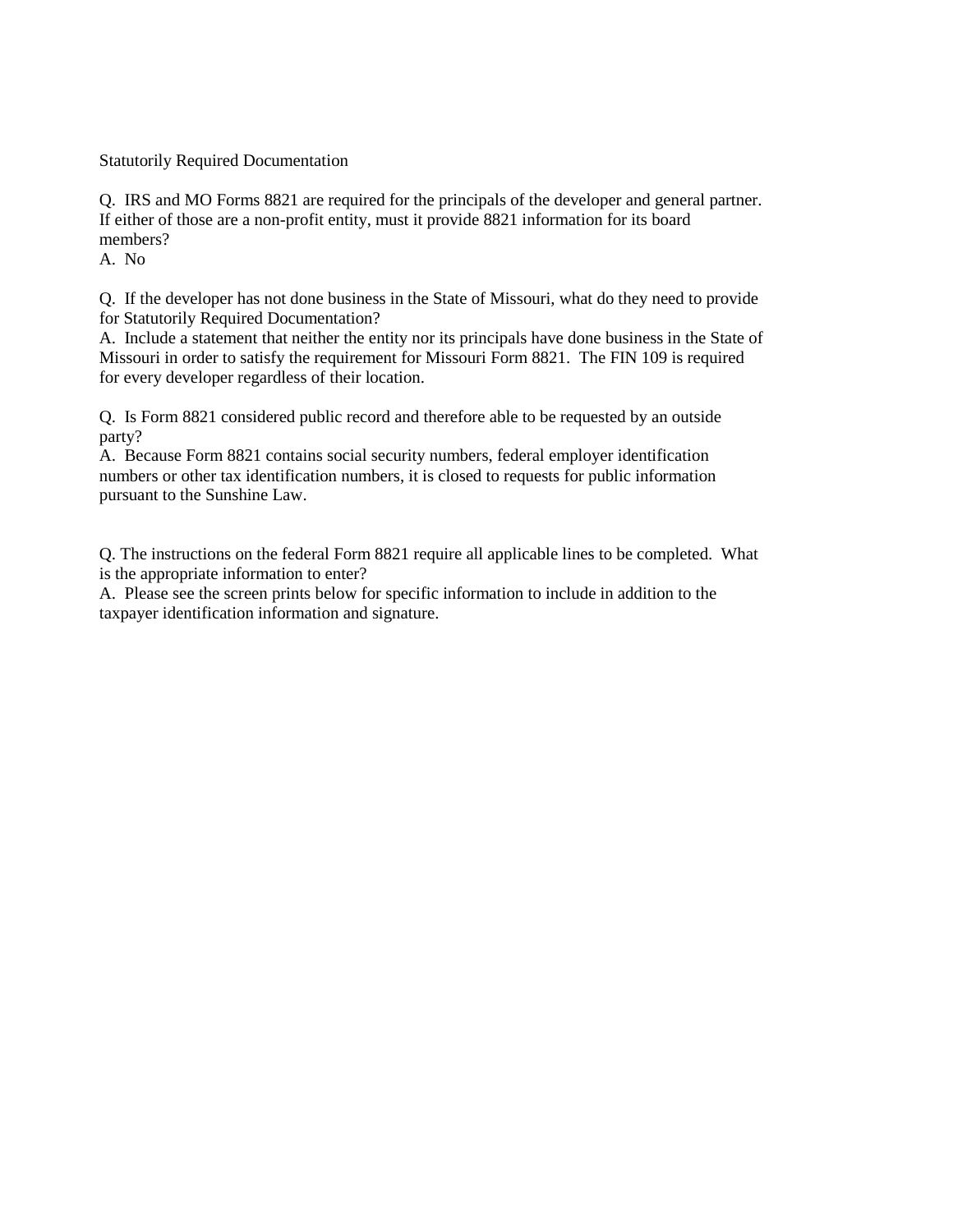|                                                                                                                                                                  |                                                                                                                                                                                                                                                                                                                                                                           | <b>Tax Information Authorization</b>                                                                                                                                                                                                                                                                                                                                            | OMB No. 1545-1165<br>For IRS Use Only<br>Received by:                               |  |
|------------------------------------------------------------------------------------------------------------------------------------------------------------------|---------------------------------------------------------------------------------------------------------------------------------------------------------------------------------------------------------------------------------------------------------------------------------------------------------------------------------------------------------------------------|---------------------------------------------------------------------------------------------------------------------------------------------------------------------------------------------------------------------------------------------------------------------------------------------------------------------------------------------------------------------------------|-------------------------------------------------------------------------------------|--|
| (Rev. August 2008)<br>Department of the Treasury<br>Internal Revenue Service                                                                                     |                                                                                                                                                                                                                                                                                                                                                                           | > Do not sign this form unless all applicable lines have been completed.<br>Do not use this form to request a copy or transcript of your tax return.<br>Instead, use Form 4506 or Form 4506-T.                                                                                                                                                                                  |                                                                                     |  |
| 1                                                                                                                                                                | Taxpayer information. Taxpayer(s) must sign and date this form on line 7.                                                                                                                                                                                                                                                                                                 |                                                                                                                                                                                                                                                                                                                                                                                 | Date                                                                                |  |
| Taxpayer name(s) and address (type or print)                                                                                                                     |                                                                                                                                                                                                                                                                                                                                                                           | Social security number(s)                                                                                                                                                                                                                                                                                                                                                       | <b>Employer identification number</b>                                               |  |
|                                                                                                                                                                  |                                                                                                                                                                                                                                                                                                                                                                           | Daytime telephone number                                                                                                                                                                                                                                                                                                                                                        | Plan number (if applicable)                                                         |  |
| Appointee. If you wish to name more than one appointee, attach a list to this form.<br>Name and address<br><b>MHDC</b><br>3435 Broadway<br>Kansas City, MO 64111 |                                                                                                                                                                                                                                                                                                                                                                           | CAF No.<br>Telephone No.<br>Fax No.<br>Check if new: Address                                                                                                                                                                                                                                                                                                                    | <b>NONE</b><br>816,759,6600<br>816.759.6829<br>Telephone No. □<br>Fax No.           |  |
|                                                                                                                                                                  |                                                                                                                                                                                                                                                                                                                                                                           | 3 Tax matters. The appointee is authorized to inspect and/or receive confidential tax information in any office of the IRS for<br>the tax matters listed on this line. Do not use Form 8821 to request copies of tax returns.                                                                                                                                                   |                                                                                     |  |
| (a)<br>Type of Tax<br>(Income, Employment, Excise, etc.)<br>or Civil Penalty                                                                                     | (b)<br>Tax Form Number<br>(1040, 941, 720, etc.)                                                                                                                                                                                                                                                                                                                          | (c)<br>Year(s) or Period(s)<br>(see the instructions for line 3)                                                                                                                                                                                                                                                                                                                | (d)<br>Specific Tax Matters (see instr.)                                            |  |
| Income                                                                                                                                                           | 1040                                                                                                                                                                                                                                                                                                                                                                      | 2006-2008                                                                                                                                                                                                                                                                                                                                                                       | Any related federal tax<br>information pertaining                                   |  |
|                                                                                                                                                                  |                                                                                                                                                                                                                                                                                                                                                                           |                                                                                                                                                                                                                                                                                                                                                                                 | to low-income housing<br>credits, including audit<br>findings and assess-<br>ments. |  |
|                                                                                                                                                                  |                                                                                                                                                                                                                                                                                                                                                                           | 4 Specific use not recorded on Centralized Authorization File (CAF). If the tax information authorization is for a specific<br>use not recorded on CAF, check this box. See the instructions on page 4. If you check this box, skip lines 5 and 6,                                                                                                                              | $\sqrt{ }$                                                                          |  |
|                                                                                                                                                                  | basis, check this box $\overline{a}$ , $\overline{a}$ , $\overline{a}$ , $\overline{a}$ , $\overline{a}$ , $\overline{a}$ , $\overline{a}$ , $\overline{a}$ , $\overline{a}$ , $\overline{a}$ , $\overline{a}$ , $\overline{a}$ , $\overline{a}$ , $\overline{a}$ , $\overline{a}$ , $\overline{a}$ , $\overline{a}$ , $\overline{a}$ , $\overline{a}$ , $\overline{a}$ , | 5 Disclosure of tax information (you must check a box on line 5a or 5b unless the box on line 4 is checked):<br>a If you want copies of tax information, notices, and other written communications sent to the appointee on an ongoing<br><b>ALC: YES</b><br><b>b</b> If you do not want any copies of notices or communications sent to your appointee, check this box         | п                                                                                   |  |
| in effect and check this box                                                                                                                                     | To revoke this tax information authorization, see the instructions on page 4.                                                                                                                                                                                                                                                                                             | 6 Retention/revocation of tax information authorizations. This tax information authorization automatically revokes all<br>prior authorizations for the same tax matters you listed on line 3 above unless you checked the box on line 4. If you do<br>not want to revoke a prior tax information authorization, you must attach a copy of any authorizations you want to remain |                                                                                     |  |

7 Signature of taxpayer(s). If a tax matter applies to a joint return, either husband or wife must sign. If signed by a corporate officer, partner, guardian, executor, receiver, administrator, trustee, or party other than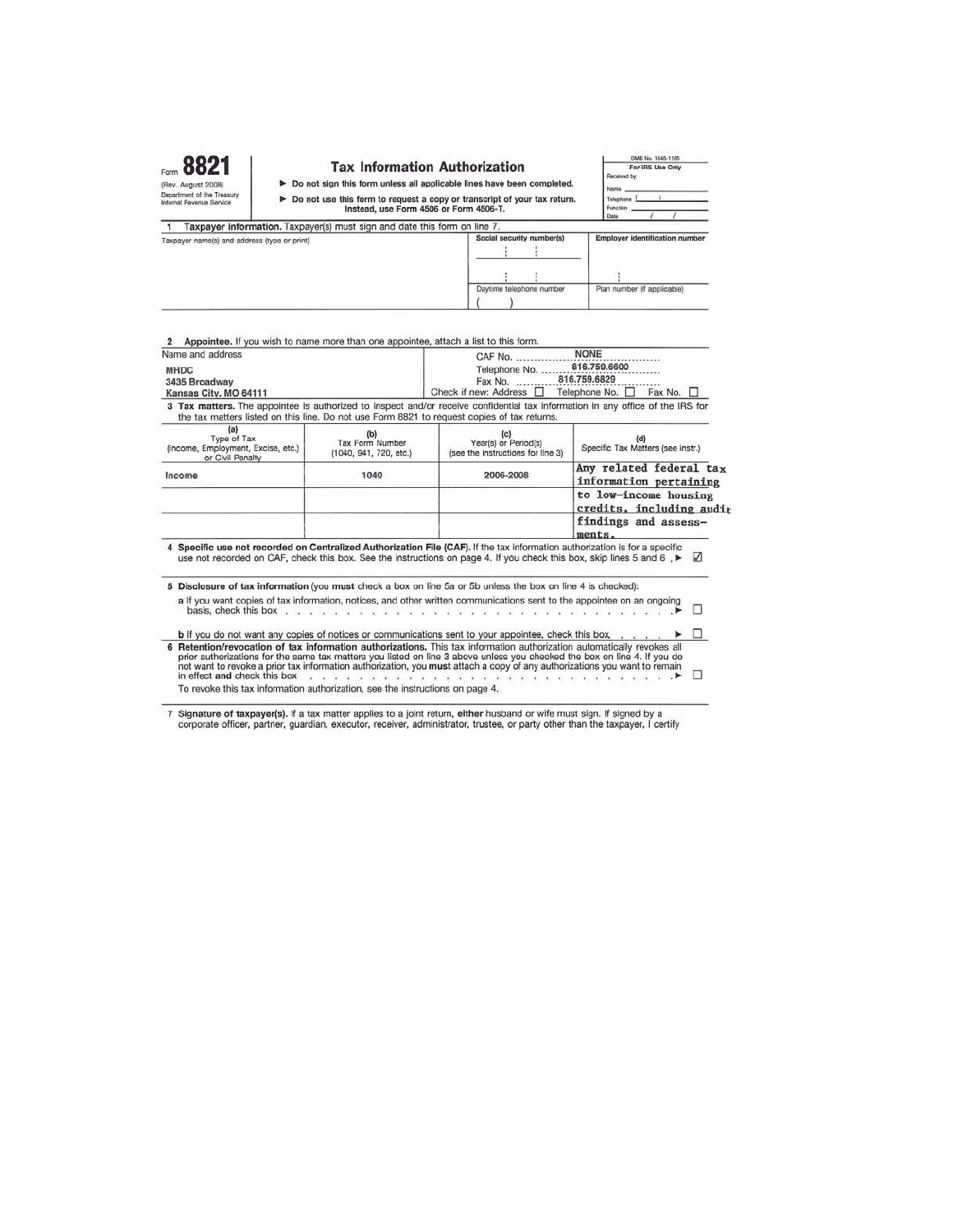|                                                                                                                                             | <b>CONFIDENTIAL INFORMATION</b>                                                                                                                                        | (REV. 11-2007)                                                                                                                                                                                                                 |                                                                                 |
|---------------------------------------------------------------------------------------------------------------------------------------------|------------------------------------------------------------------------------------------------------------------------------------------------------------------------|--------------------------------------------------------------------------------------------------------------------------------------------------------------------------------------------------------------------------------|---------------------------------------------------------------------------------|
|                                                                                                                                             | , authorize and request the Missouri Department of Revenue, to release confidential tax records                                                                        |                                                                                                                                                                                                                                |                                                                                 |
|                                                                                                                                             | pertaining to <b>the service of the service of the service of the tax reporting period(s):</b>                                                                         |                                                                                                                                                                                                                                |                                                                                 |
| I request these records for:                                                                                                                | Tax ID Number                                                                                                                                                          |                                                                                                                                                                                                                                | Tax ID Number                                                                   |
| Corporate Income /                                                                                                                          |                                                                                                                                                                        | Sales/Use Tax                                                                                                                                                                                                                  |                                                                                 |
| <b>Franchise Tax</b>                                                                                                                        | Choose the type of tax<br>appropriate for the entity                                                                                                                   | Motor Fuel Tax                                                                                                                                                                                                                 |                                                                                 |
| Employer Withholding Tax                                                                                                                    | or individual that is the                                                                                                                                              | $\Box$ Financial Institution Tax                                                                                                                                                                                               | the contract of the contract of the contract of the contract of the contract of |
| Individual Income Tax<br>(List Social Security Number<br>under Tax I.D. Number)                                                             | subject of the form.                                                                                                                                                   | $\Box$ Other                                                                                                                                                                                                                   |                                                                                 |
|                                                                                                                                             |                                                                                                                                                                        |                                                                                                                                                                                                                                |                                                                                 |
|                                                                                                                                             | Made available for use by me or the specified agent on the 3rd Floor, Truman Building, Jefferson City, Missouri.<br>Photocopied and copies forwarded to me at: Street: |                                                                                                                                                                                                                                |                                                                                 |
|                                                                                                                                             |                                                                                                                                                                        | City, State, Zip: 2008. The State of The State of The State of The State of The State of The State of The State of The State of The State of The State of The State of The State of The State of The State of The State of The |                                                                                 |
|                                                                                                                                             | Photocopied and copies forwarded to the agent specified below.                                                                                                         |                                                                                                                                                                                                                                |                                                                                 |
|                                                                                                                                             | I SPECIFICALLY AUTHORIZE THE FOLLOWING AGENT TO EXAMINE THE ABOVE IDENTIFIED CONFIDENTIAL TAX RECORDS.                                                                 |                                                                                                                                                                                                                                |                                                                                 |
|                                                                                                                                             |                                                                                                                                                                        | TITLE                                                                                                                                                                                                                          | <b>SSN</b>                                                                      |
|                                                                                                                                             |                                                                                                                                                                        | PHONE                                                                                                                                                                                                                          |                                                                                 |
|                                                                                                                                             |                                                                                                                                                                        | (816) 759-6600                                                                                                                                                                                                                 |                                                                                 |
| The record should be:<br><b>NAME</b><br>Missouri Housing Development Commission<br>STREET ADDRESS<br>3435 Broadway<br>CITY, STATE, ZIP CODE | Kansas City, MO 64111                                                                                                                                                  |                                                                                                                                                                                                                                |                                                                                 |

Q. What timeframe should the forms reflect?

A. The forms should be completed to reference the most recent tax year.

PHA Approved Utility Allowance

Q. If the development location is in an area that does not have a PHA, what do we do? A. If the area does not have a PHA or a Community Action Agency acting as a PHA, MHDC will accept estimated utility costs from the local utility providers.

Homeownership Plan

Q. Do townhouses qualify for the homeownership opportunity?

A. Townhouses do not qualify for special consideration at application as potential homeownership opportunities for residents. However, if the developer intends to sell the townhomes at the end of the compliance period, they are required to notify MHDC in Year 10 of the compliance period of their intent.

FIN-107 Developer Qualifications

Q. Do I need to provide only construction guarantees or must I also disclose operating guarantees I have made to lenders and investors?

A. All guarantees currently outstanding for the entity and its principals must be disclosed.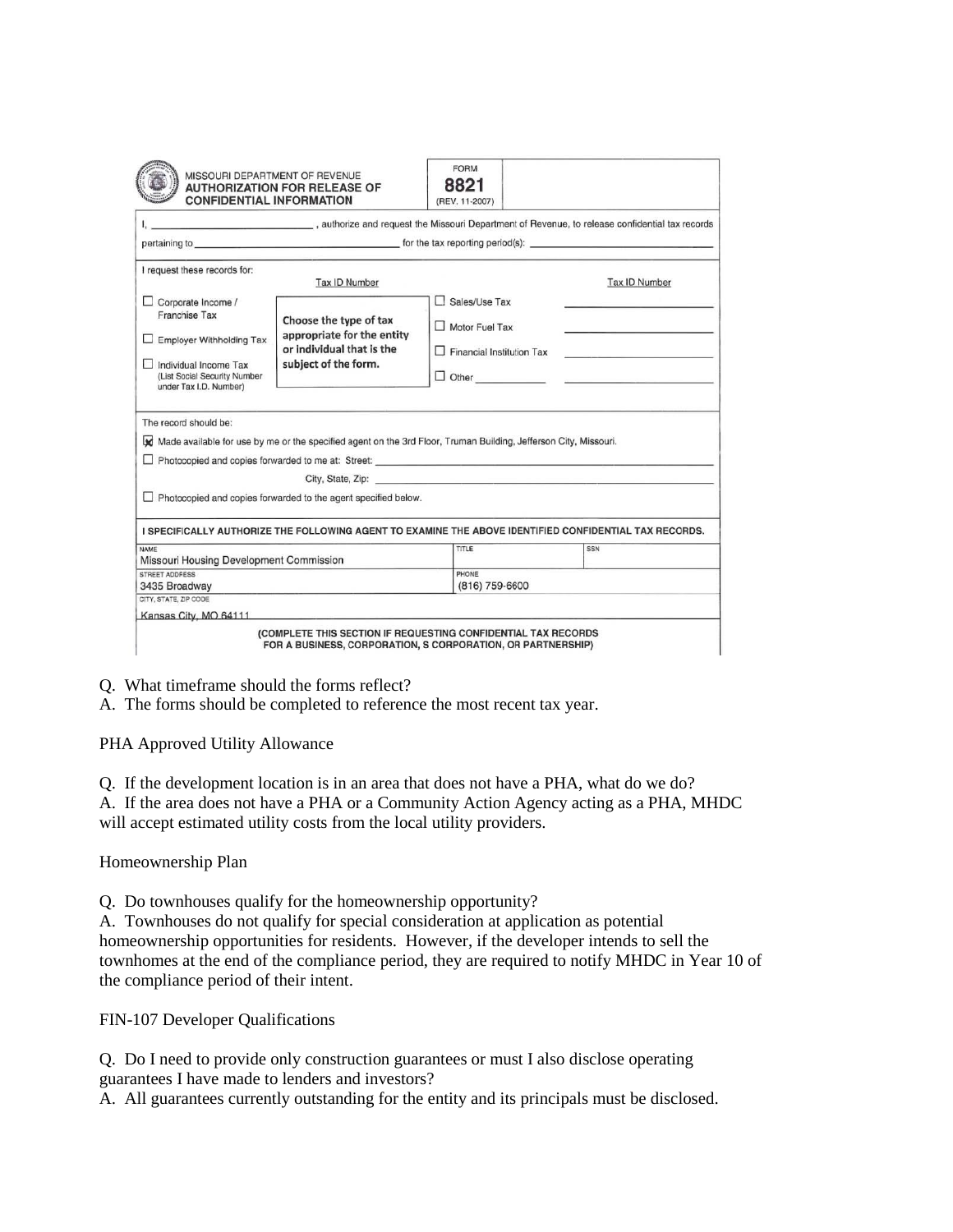Mixed Use-Economic Development Area

Q. Does "mixed use" require a city revitalization plan or can it be a developer PUD?

A. A developer PUD approved by the city is acceptable, and MHDC reserves the right to review and determine that the size is significant enough to meet our definition of a mixed-use economic development.

Sustainable Housing

Q. How will developments be expected to document that required green building standards have been met if the developments do not achieve green certification?

A. At the completion of property construction, MHDC expects to receive a letter from a certified green professional who can certify that the development has met the green standards outlined in the application.

# *Priorities*

Service-Enriched Housing Priority

Q: Where does the developer explain the tenant services, etc.?

A: The explanation of proposed tenant services should be in included both the Exhibit 4a (Narrative Description) and in Exhibit 12b(i) (Detailed Supportive Service Plan).

Special Needs Housing

Q. If I have a special needs project, can I rent only to a particular type of special needs household?

A. No, MHDC's special needs policy does not allow developments to prohibit qualified renters from any of the defined special needs categories. As a matter of practice, specific developments may specialize in a particular type of special needs household, but households with a different type of special need cannot be prohibited from renting a designated special needs unit.

# *General Underwriting Questions*

Q. How does MHDC look at costs and what is considered excessive?

A. MHDC reviews costs associated with amenities and materials and considers any costs beyond what is reasonably necessary to provide clean, safe, sustainable housing as excessive. In the 2014 QAP, MHDC has defined the maximum development costs as 100% of the 221 d ( 3) limits. These limits will be posted on the MDHC website.

Q. What does MHDC require in terms of the investor equity pay-in schedule?

A. At minimum, MHDC expects investors to pay in 10% of both federal and state LIHTC equity at closing, an additional 10% of both federal and state LIHTC equity at 50% completion, and that the amount of equity necessary to pay the loan down to the permanent amount to be provided at conversion.

Q. What should I do if the historical income or operating expenses for a property do not match the expenses submitted with a rehabilitation application?

A. Please attach a 2013 Exhibit A to the FIN 100 (this is not a preprinted form) which explains in detail why the income or expense items differ from the historical results. MHDC will review your explanations during our underwriting process.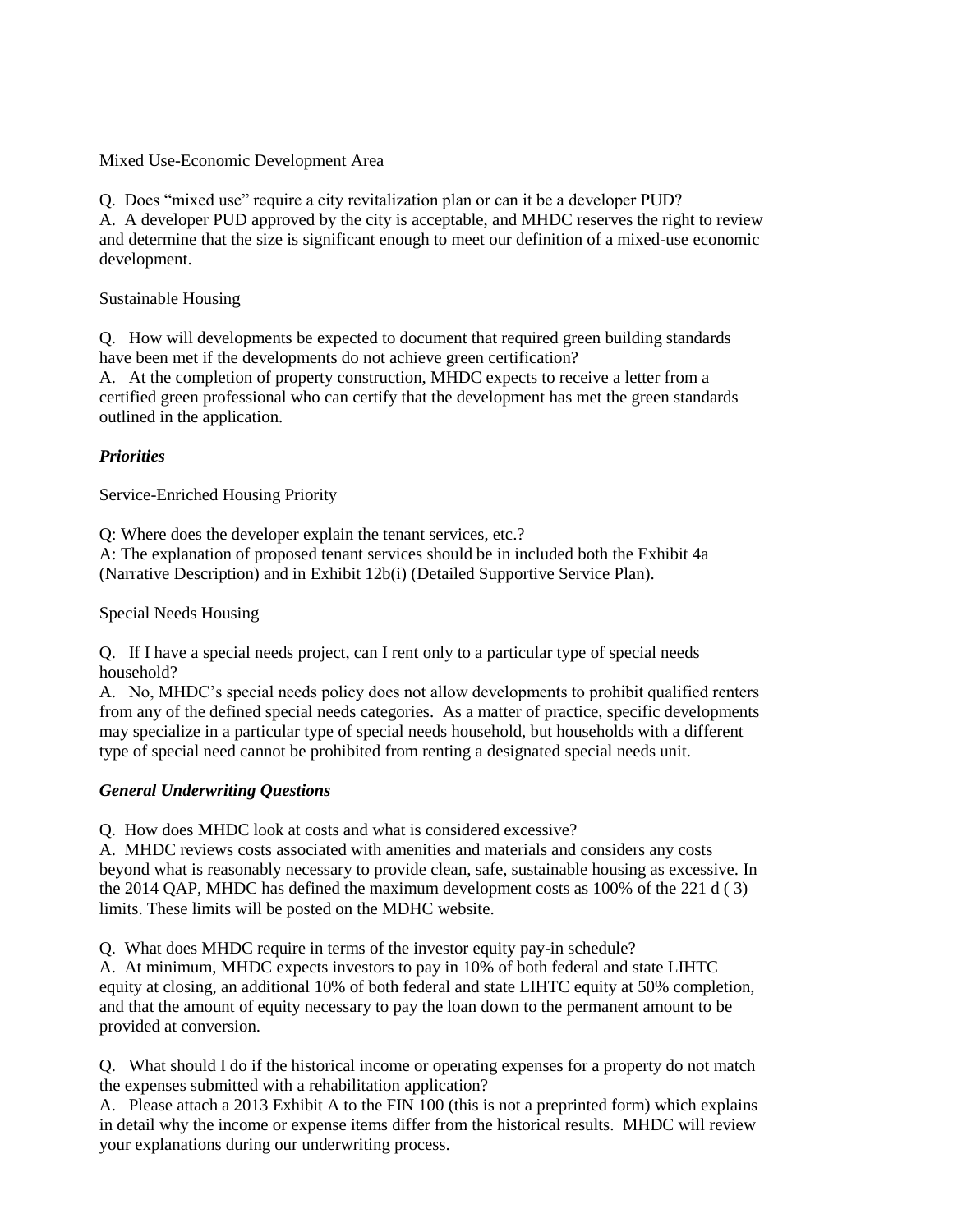Q. Will savings in development costs be allowed to reduce deferred developer fees?

A. MHDC recognizes each deal is different and will review financing on a case-by-case basis. As a general rule, if the cash flow of the property indicates the deferred developer fee can be reasonably repaid in four to five years, MHDC will use cost savings to reduce funding or increase reserves.

Q. Can we include investor asset management fees in operating expenses?

A. No. Asset management fees are usually defined in the limited partnership agreement as being paid out of distributable cash flow. Including them in operating expenses would distort the true debt service coverage of the property.

Q. Is an Option Agreement the only form of site control acceptable to MHDC for proposal seeking federal funding?

A. No, you can provide a Deed if you own the property prior to application submission.

Q. Does qualifying under MHDC Priority designation mean the same thing as qualifying for the "up to 30%" boost?

A. No. The Nonprofit Priority, the MBE/WBE Preference, extended compliance period and affordability @ 50% of AMI do not receive a boost.

Q. Does the general partner or co-general partner in a nonprofit set-aside designated application proposal need to be the managing general partner of the ownership entity to qualify for such designation?

A. No; however, they have to materially participate in the development and day to day affairs of the development throughout the compliance period.

Q. Is an application submitted under the Special Needs, Service-Enriched, Preservation, or MBE/WBE Priority absolved from meeting other selection criteria and successfully competing against other applications?

A. No. All applications, regardless of their designation must go through the same application process.

Q. When you review an application and calculate cost per square foot, which two numbers do you divide by? Do you use the net square feet or rentable square feet? And which construction number do you divide it by?

A. We actually use both to give us a clearer picture of the cost of the development for both living area as well as the cost of the common areas and amenities. To determine the cost per square foot, the total construction costs are divided by the net sq. ft. and the net rentable sq. ft.

If a developer has additional questions concerning underwriting or any of the required exhibits, please contact Frank Quagraine at (816) 759-7210 or by e-mail at [fquagraine@mhdc.com.](mailto:fquagraine@mhdc.com)

# *MBE and WBE Initiative*

Q. Does the MBE requirement of 10% MBE participation in both hard and soft costs and WBE requirement of 5% participation in both hard and soft costs apply to all development?

A. The participation standards apply to all properties which are greater than six units.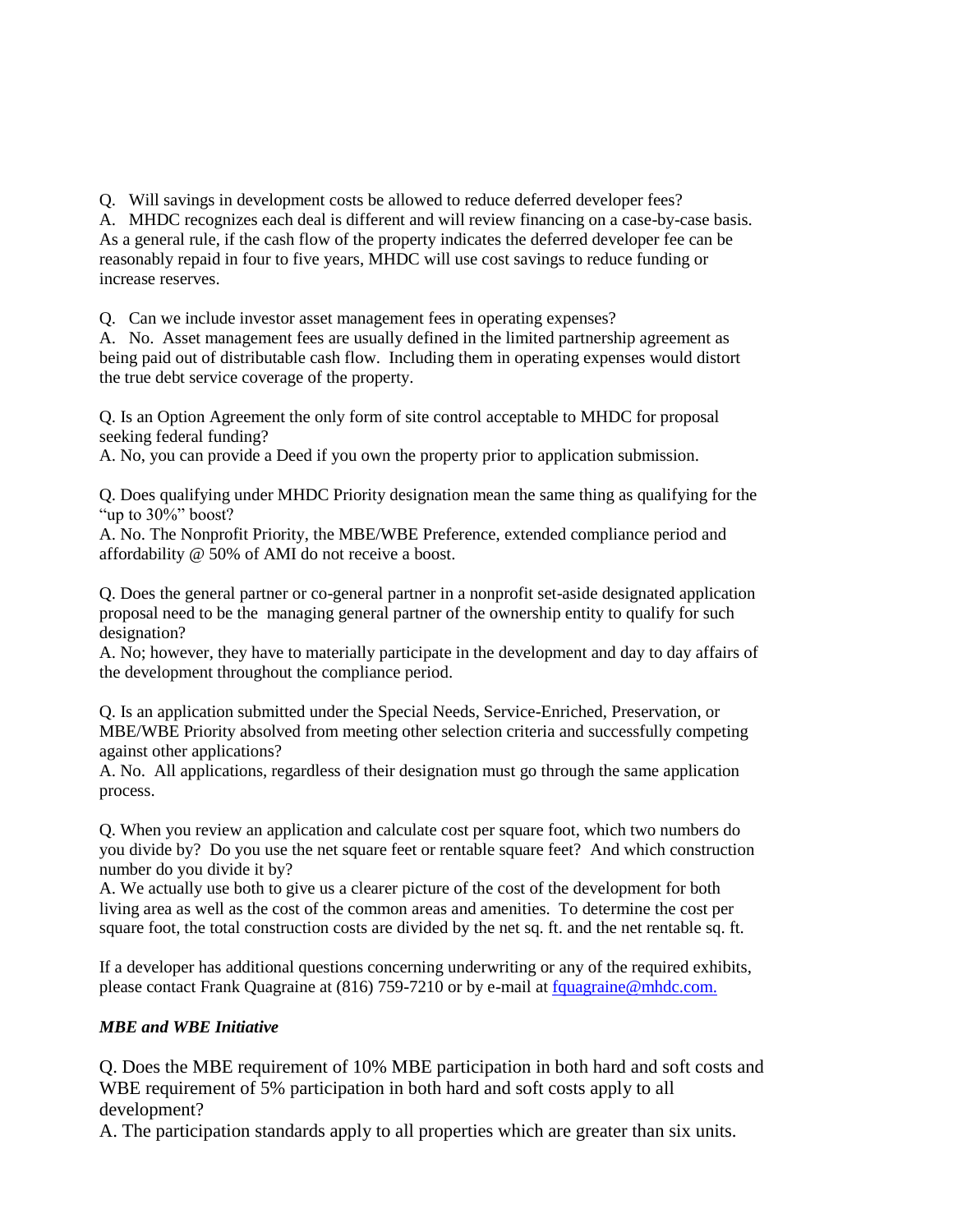Q. Where do I find MBE/WBE listing and certifications? Will MHDC accept certifications from other states?

A. MHDC's website will have links to websites in Missouri that provide MBE/WBE lists and certifications. It will be up to the MBE/WBE entities to contact the certifying agencies for information on how to obtain their certification. MHDC will accept MBE/WBE certifications as part of their MBE/WBE Initiative from the State of Missouri, City of Kansas City, the City of St. Louis and St. Louis Airport Authority Certification Program. MHDC may, at its discretion, accept a certification from a certifying agency not listed here. MHDC is not a certifying agency. Various certifying agencies have reciprocal agreements with other states. Please check with your certifying agency to determine if this is the case.

Q. How do you assess the value of an investor who may be a MBE/WBE but is neither currently certified nor interested in becoming certified in the future?

A. While participation of MBE/WBEs as investors is encouraged; their involvement cannot count toward the participation standard.

Q. Are MBE/WBE utilization plans to be included in the narrative?

A. The Utilization Plan should be included as a separate narrative document under its respective tab.

Q, If a consultant is a MBE/WBE can that be counted toward the participation standards? A. If the consultant is a MBE/WBE certified firm, the company can be counted toward the participation standards.

Q. Will MHDC disqualify applications that have MBE/WBE certifications "in-process"? A. All certifications for MBE/WBEs performing soft costs items must be included in the initial Application. Certifications for MBE/WBE providing hard cost items must be provided no later than five days prior to the closing of the construction loan. MHDC will review on case-by-case basis certifications in process for the Participation Standard. The MBE/WBE to be utilized must have applied for certification, and have a reasonable opportunity to get approved prior to the end of the completion of the development in order to be counted for the MBE/WBE Initiative.

Q. What is the definition of a Mentor/Protégé Relationship?

A. A relationship in which an experienced or knowledgeable non MBE/WBE developer (the Mentor) provides guidance and assistance to a less experienced or less knowledgeable MBE/WBE (the Protégé) in the development of affordable housing. Such roles and functions of the MBE/WBE must be those typically performed by a developer. A Mentor/Protégé Relationship shall be designed to support, promote and develop the knowledge, skill and ability of the MBE/WBE protégé in a manner intended to assist in the growth and development of the MBE/WBE as a developer.

Q. What is the impact of the MBE/WBE Initiative on bond deals?

A. The 4% tax credit developments must follow the same MBE/WBE requirements as all other developments.